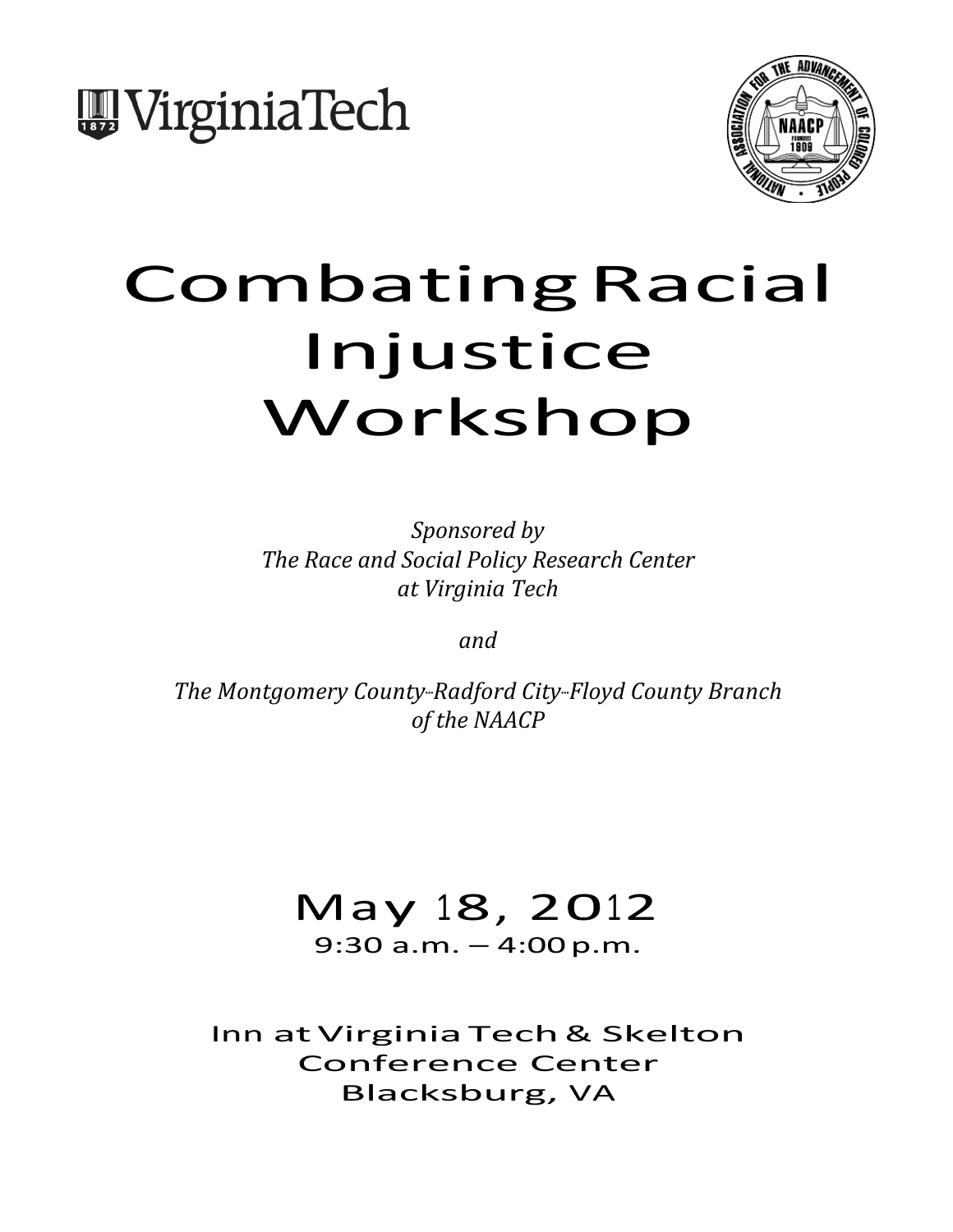### Workshop Schedule

All sessions to be held in the Solitude Room unless otherwise stated

#### Friday, May 18, 2012

| $9:00$ a.m. $-9:30$ a.m.   | Registration/Check-in<br><b>Upper Quad Foyer</b>                         |
|----------------------------|--------------------------------------------------------------------------|
| $9:00$ a.m. $-9:45$ a.m.   | <b>Continental Breakfast</b><br><b>Upper Quad Foyer</b>                  |
| $9:45$ a.m. $-10:00$ a.m.  | <b>Welcome/Workshop Introduction</b><br>Ray Plaza, Virginia Tech & NAACP |
| $10:00$ a.m. $-11:15$ a.m. | <b>Opening Plenary:</b>                                                  |

#### *"Race and Criminal Justice"* Wornie Reed, Virginia Tech

11:15 a.m. – 11:30 a.m. **Break**

11:30 a.m. – 12:15 p.m. **Discussion Circles – Part I**

*Community* – Facilitator, Linda Means, NAACP Solitude - designated corner

*Hispanic/Latino* - Facilitator, Dennis Hidalgo, Virginia Tech **Ellett Valley** 

Legal - Facilitator, Tonya Smith-Jackson, Virginia Tech Solitude - designated corner

Legislation - Facilitator, Ellington Graves, Virginia Tech Draper's Meadow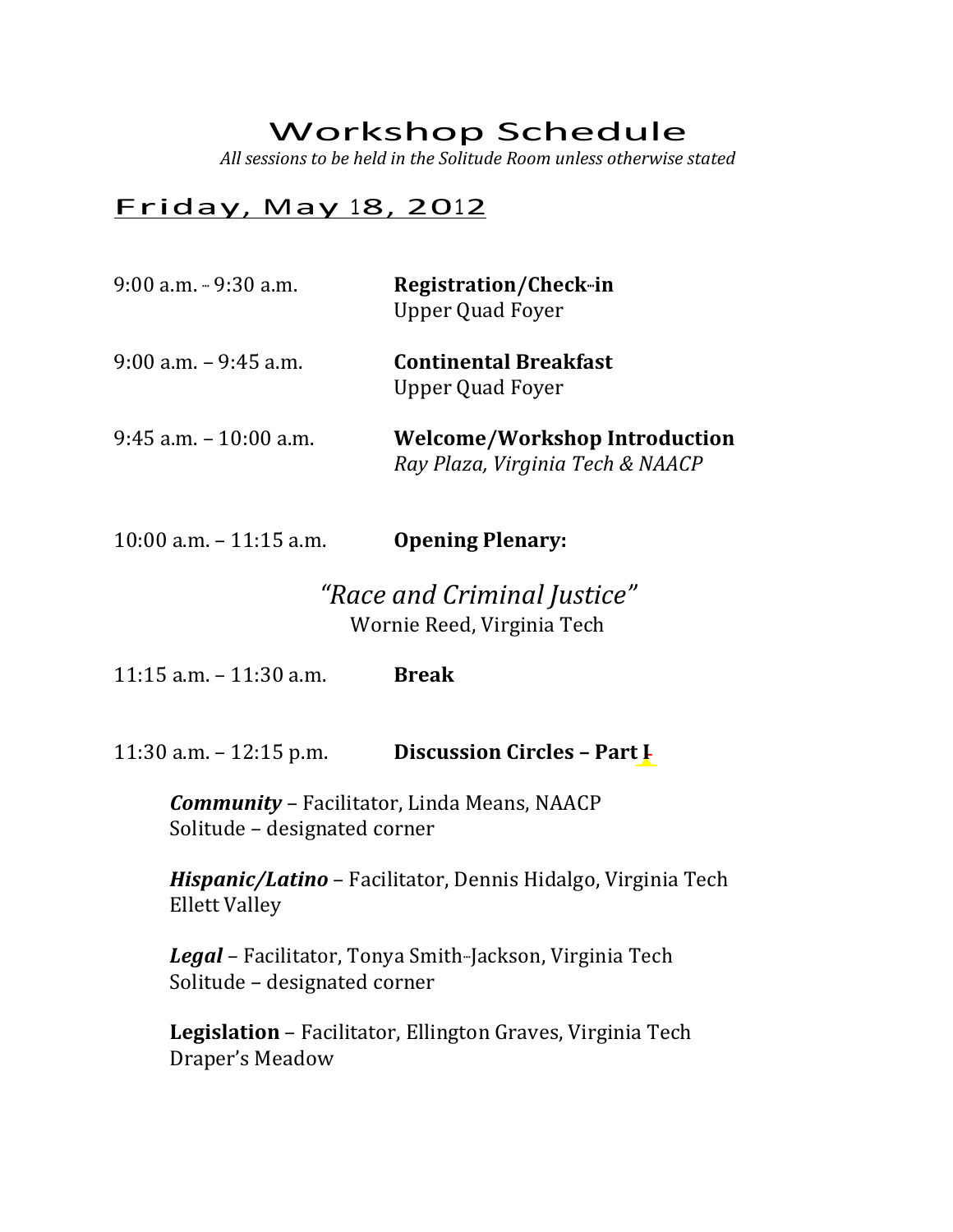12:15 p.m. – 1:00 p.m. **Lunch**

Preston's Restaurant

1:00 p.m. – 1:25 p.m. **Special Update:**

*"Trayvon Martin Case/Stand Your Ground Laws"* Phil Carey, Virginia Tech

1:30 p.m. – 2: 45 p.m. **Discussion Circles – Part II**

**Community** - Facilitator, Linda Means, NAACP Solitude - designated corner

*Hispanic/Latino* – Facilitator, Dennis Hidalgo, Virginia Tech **Ellett Valley** 

Legal - Facilitator, Tonya Smith-Jackson, Virginia Tech Solitude - designated corner

Legislation - Facilitator, Ellington Graves, Virginia Tech Draper's Meadow

| $2:45$ p.m. $-3:00$ p.m.                | <b>Break</b><br><b>Upper Quad Foyer</b>                          |
|-----------------------------------------|------------------------------------------------------------------|
| $3:00 \text{ p.m.} - 4:00 \text{ p.m.}$ | <b>Closing Plenary:</b><br>Reports from the Discussion Circles   |
| 4:00 p.m. $-$ 4:15 p.m.                 | <b>Concluding Remarks</b><br>Dennis Means, President, MRF Branch |